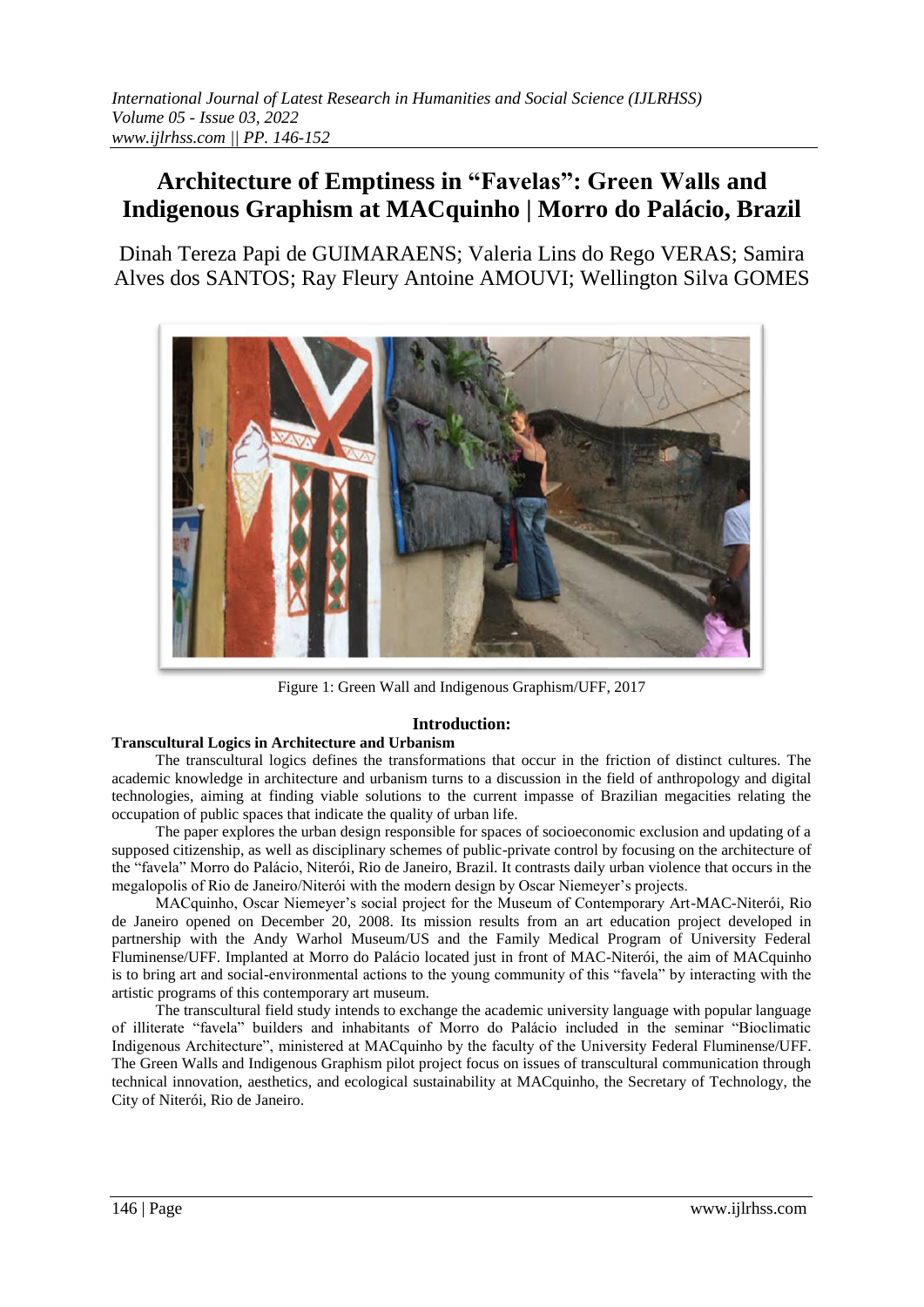*International Journal of Latest Research in Humanities and Social Science (IJLRHSS) Volume 05 - Issue 03, 2022 www.ijlrhss.com || PP. 146-152*



Figure 2: View of MAC from MACquinho/Niemeyer Project, 2018

**State of the Art: Symbolic Capacity of Culture and Urban Design of "Favelas"**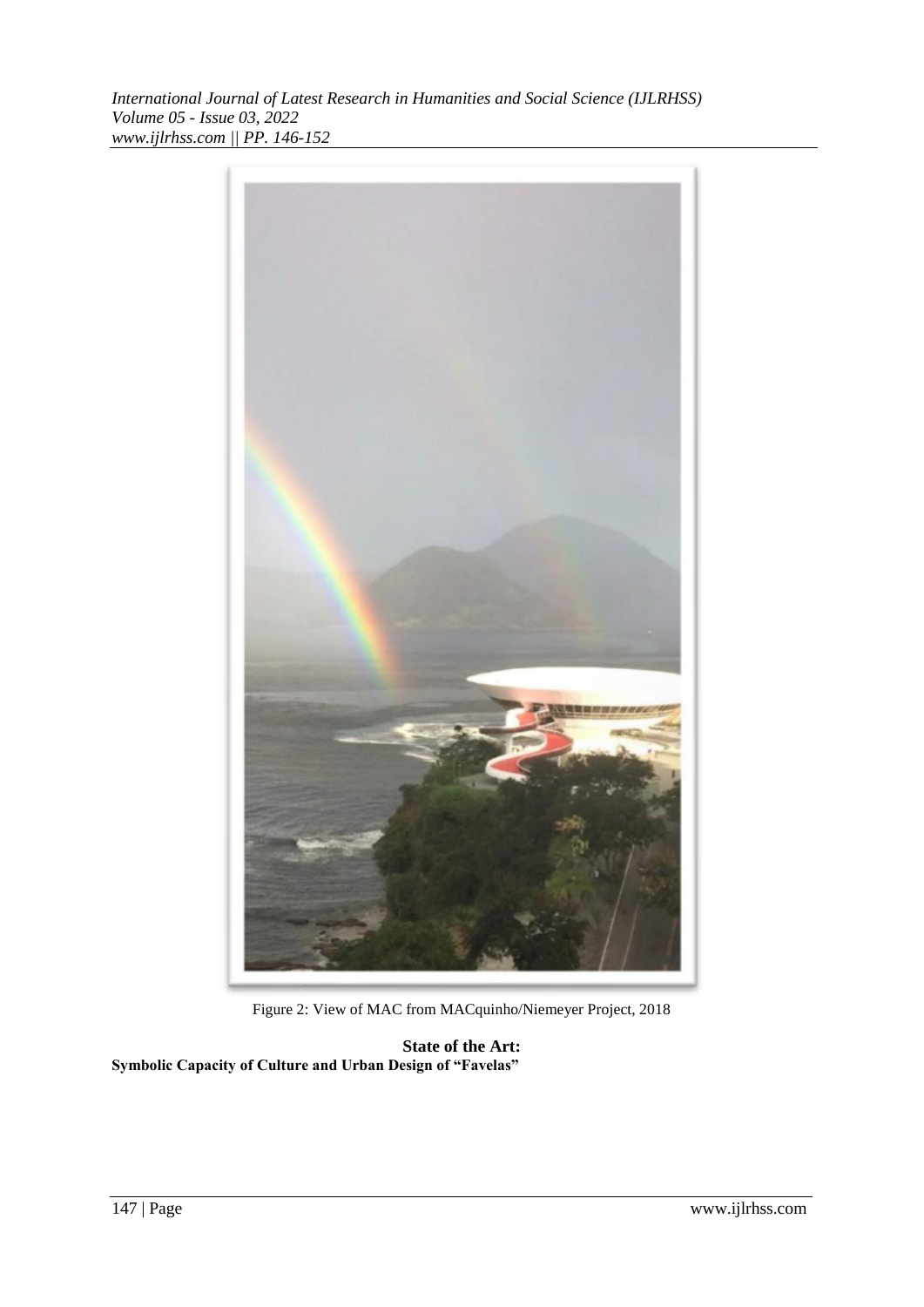

Figure 3: Fulni-ô Indians/MACquinho, 2017

The symbolic capacity (Sahlins 2006) is the essence of culture, without which human bodily inclinations would lack a pattern. According to Sahlins, having confined the body to the symbolic organization of existence, the human being does not survive without culture. In this light, culture is, fundamentally, source of power.

The project emphasizes a critical urban reading that elects the city as a laboratory of digital green cities' experimentation. Experiences of changing public spaces from new interventions in empty spaces emphasizes the interpretation of reflexive exercise in critical self-assessment through microplanning prototypes. The research also analyzes the Brazilian urban space created in 2013 defined by the political and cultural performance of a new middle class articulated by networks. Therefore, the academic knowledge in architecture and urbanism turns to a discussion in the field of anthropology and digital technologies, aiming at finding viable solutions to the current impasse of Brazilian megacities relating the occupation of the public space.

The investigation mainly focuses on daily violence and in the architecture of the "favela" Morro do Palácio, in Niterói, Rio de Janeiro, Brazil, deriving from a participatory attitude that allows the residents to become its members as community agents, artists, curators and teachers. The objectives of the project are: 1) Disseminating the culture of this "favela" population through exhibitions, performances and workshops; 2) Establishing a database of its culture in relation to visual arts and crafts, music and dance, medicine, gastronomy, tourism and ecology; 3) Allowing its community agents the access to digital technology with the creation of new digital artistic products; 4) Stimulating the self-determination of its inhabitants at the local, national and international level by creating a collaboration network among "favela" communities.

The first Green Wall and Indigenous Graphism tentative project was carried out on April 29, 2017, by students of Architecture and Urbanism, Agroecology and Environmental Engineering at University Federal Fluminense/UFF, amid the tension generated by the death of a representative of drug trafficking by the police. This manifestation of urban violence raised tensions that have apparently already been resolved in the relationship of residents with the barracks of young traffickers occupying the community. This Green Wall and Indigenous Graphism was set up at the facing wall of Wilma's ice cream shop, making possible the creation of a Peace Alley ("Beco da Paz"). As a result of the implantation of the green wall, the drug trafficking was conducted since April 2017 at this alley by negotiating some youngster's "peace" with the residents of the "favela" Morro do Palácio, Niterói, Rio de Janeiro.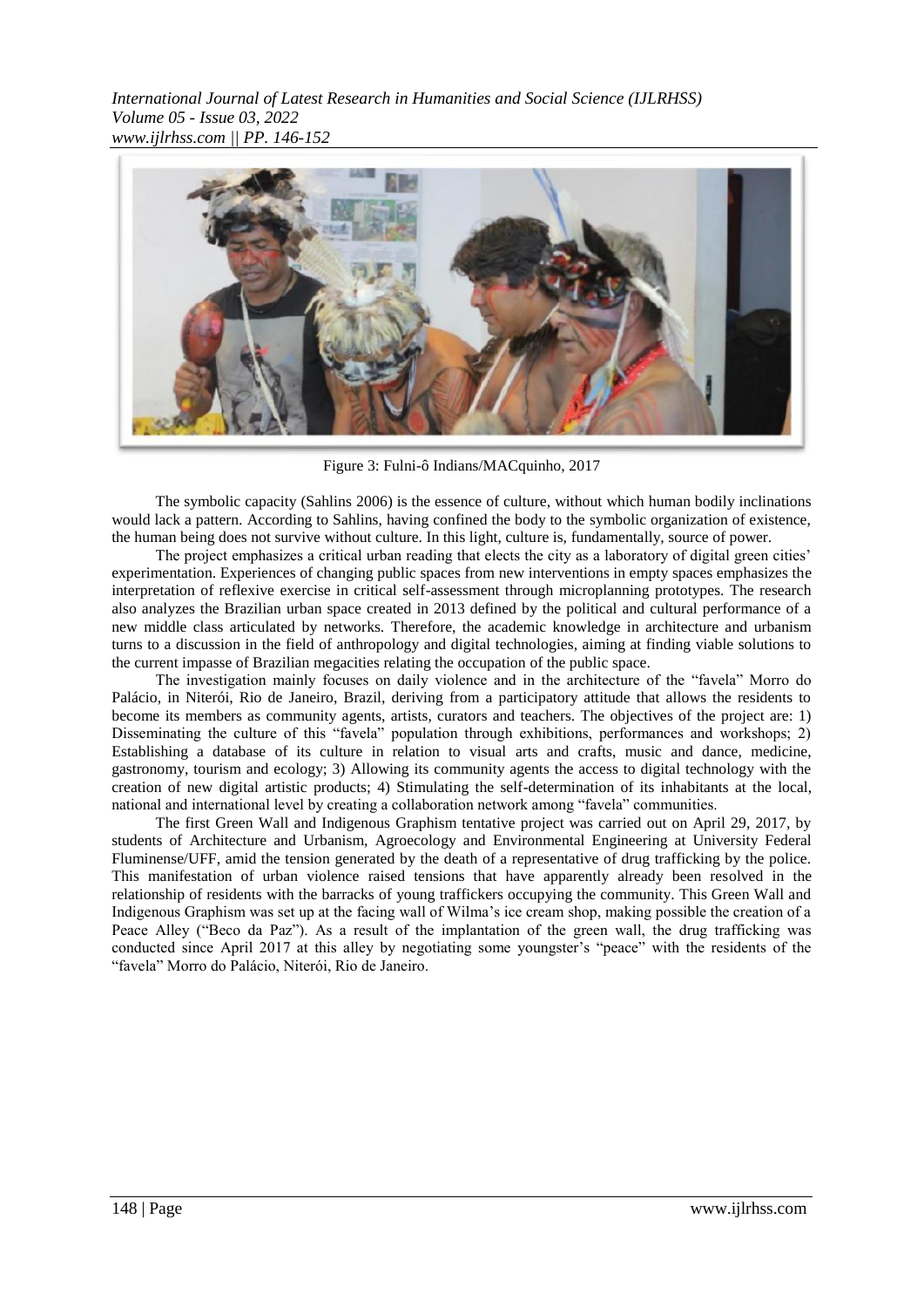*International Journal of Latest Research in Humanities and Social Science (IJLRHSS) Volume 05 - Issue 03, 2022 www.ijlrhss.com || PP. 146-152*



Figure 4: Attaching the tubes at the wall/Morro do Palácio, 2017



Figure 5: Setting up the bidim mantle with tubes, 2017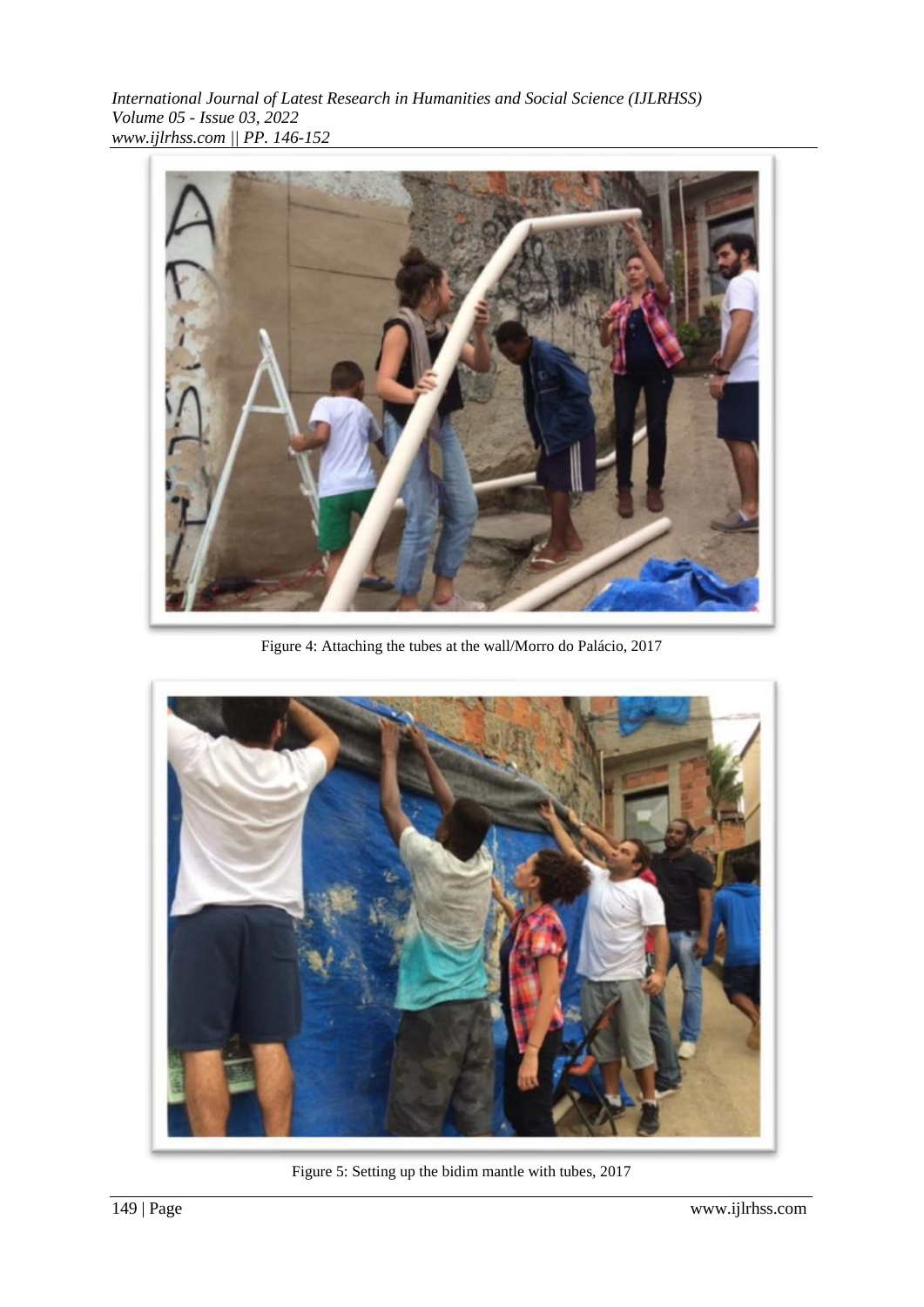# *International Journal of Latest Research in Humanities and Social Science (IJLRHSS) Volume 05 - Issue 03, 2022*

## *www.ijlrhss.com || PP. 146-152*

The architect Sophia Eder coordinated the implantation of this Green Wall at Morro do Palácio by invitation of MACquinho's director BrenoPlatais, counting on the collaboration of MACquinho's staff Jefferson and William, and students at the University Federal Fluminense/UFF. The process of construction of this green wall involved:

- 1) Measuring the surface of the wall.
- 2) Drilling the wall to attach tubes supporting the bidim mantle, where the earth and plants will be later set up.
- 3) Setting up the plastic cover underneath the bidim blanket to avoid humidity in the wall.
- 4) Placing the bidim blanket through metal supports in the wall.
- 5) Fixing the bidim mantle and tubes in the wall over the plastic cover.
- 6) Planting vegetal species inside the holes filled with earth made at the bidim mantle.

By emphasizing a reflexive exercise in critical self-assessment based on the analysis of typical constructions of Brazilian indigenous cultures ("ocas" or longhouses) and in pursuit of the promotion of a culture of peace and nonviolence, of global citizenship and the appreciation of cultural diversity, this project at MACquinho/Morro do Palácio, Niterói, Rio de Janeiro featured dance and handicraft by Fulni-ô Indians, aiming to ensure that residents of this community and university students acquire the knowledge and skills necessary to promote a sustainable lifestyle by emphasizing artistic activities and performances of arts and crafts, music, and dance. At the same time, an experimental design workshop of Indigenous Graphism was ministered at the Peace Alley ("Beco da Paz") by the indigenous anthropologist Carol Potiguara, deriving from a transcultural dialogue with collective discussions in MACquinho that preceded the project, thus determining the main activities suggested by the inhabitants of Morro do Palácio.



Figure 6: Indigenous Graphism/Wilma´s Bar, 2017



Figure 7: Indigenous Workshop/Carol Potiguara, 2017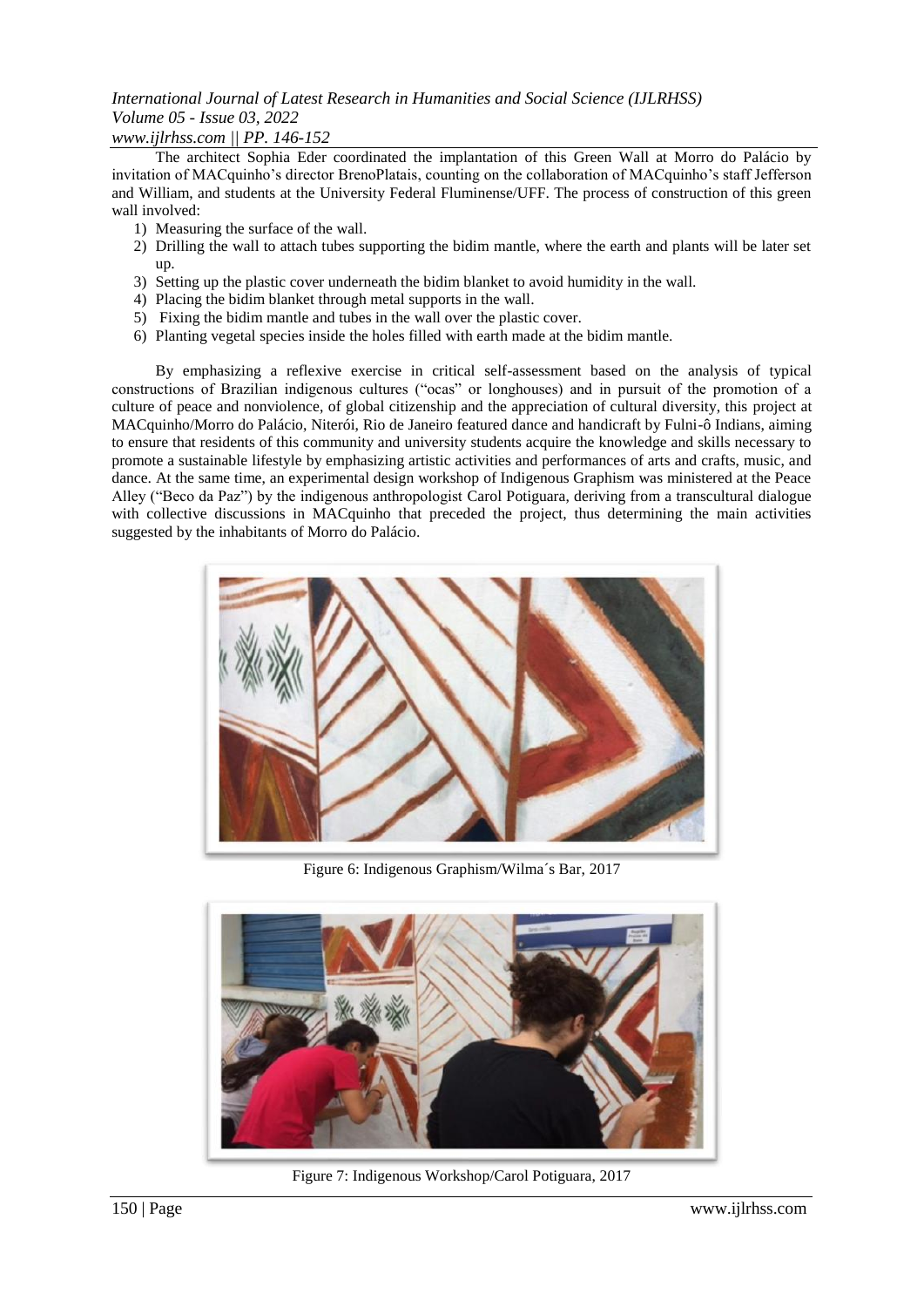#### **Framework:**

#### **Urban Networks at Digital Plataform of MACquinho**

The methodology of the project was carried out with the Urban Digital Platform of MACquinho and it is based on a critical urban reading that elects the city as a laboratory and field of digital experimentation through the analysis of localized experiences that carry the intention of changing public spaces from new architectural interventions. Focusing on the occupation of Brazilian megacities by groups of demonstrators organized through networks, the research emphasizes action on the microscale based on social practices and collective appropriations, drawing attention to the importance of bottom-up initiatives in urban landscape settings.

The tactic of the project focuses on the survey of a CONCRETE SPACE / CONTEXT at the "favela" Morro do Palácio, Niterói, Rio de Janeiro defined by hollow occupations | emptiness as spaces that form an urban waste beneath viaducts, alleys, elevated streets, pillars, sheds, and iron fences. The focus of the research casts its gaze along the networks that represent instigating examples of how this "favela" population spontaneously transforms the technical artifacts into active places for political-cultural participation and for playful-creative manifestations in urban everyday life, through the creation of public gardens in the cities of Rio de Janeiro/Niterói.

The project prioritizes the public domain of Peace Alley ("Beco da Paz") in specific scopes of urbanism as being composed by places where the exchange between different social groups becomes possible and where everyday life happens. It also emphasizes roughness in this specific alley as what is left of the past as concrete urban forms and built spaces and landscapes as what remains of the process of suppression, accumulation and superposition of things accumulated everywhere.

The purpose of the project relates opening the debates with "favela" inhabitants around the validity of the design and the construction of prototypes of Green Walls and Indigenous Graphism by faculty members of the University Federal Fluminense/UFF, counting on the participation of more than 400 builders of Morro do Palácio, Niterói, Rio de Janeiro.



Figure 8: Prototype/Green Wall/Peace Alley, 2017

#### **Conclusion:**

#### **Green Walls and Indigenous Graphism in Empty Spaces**

The project of building the Green Wall and Indigenous Graphism at the Peace Alley ("Beco da Paz") of Morro do Palácio, Niterói, Rio de Janeiro emphasizes the following theorical issues:

- 1) Cities as Adaptation between Private Rights and Public Responsibilities: Land Tenure in the "Favela", Informal Housing and the Process of Gentrification.
- 2) Three-dimensional Mass of Buildings in the "Favela" Morro do Palácio: Hard Spaces x Empty Spaces.
- 3) Scale of Buildings in the "Favela" and in its Surroundings: Public Spaces x Private Spaces of the Museum of Contemporary Art- MAC, MACquinho and Morro do Palácio.
- 4) Environmental Sustainability: "Favela" Morro do Palácio, Lack of Urban Infrastructure and Urbanism.